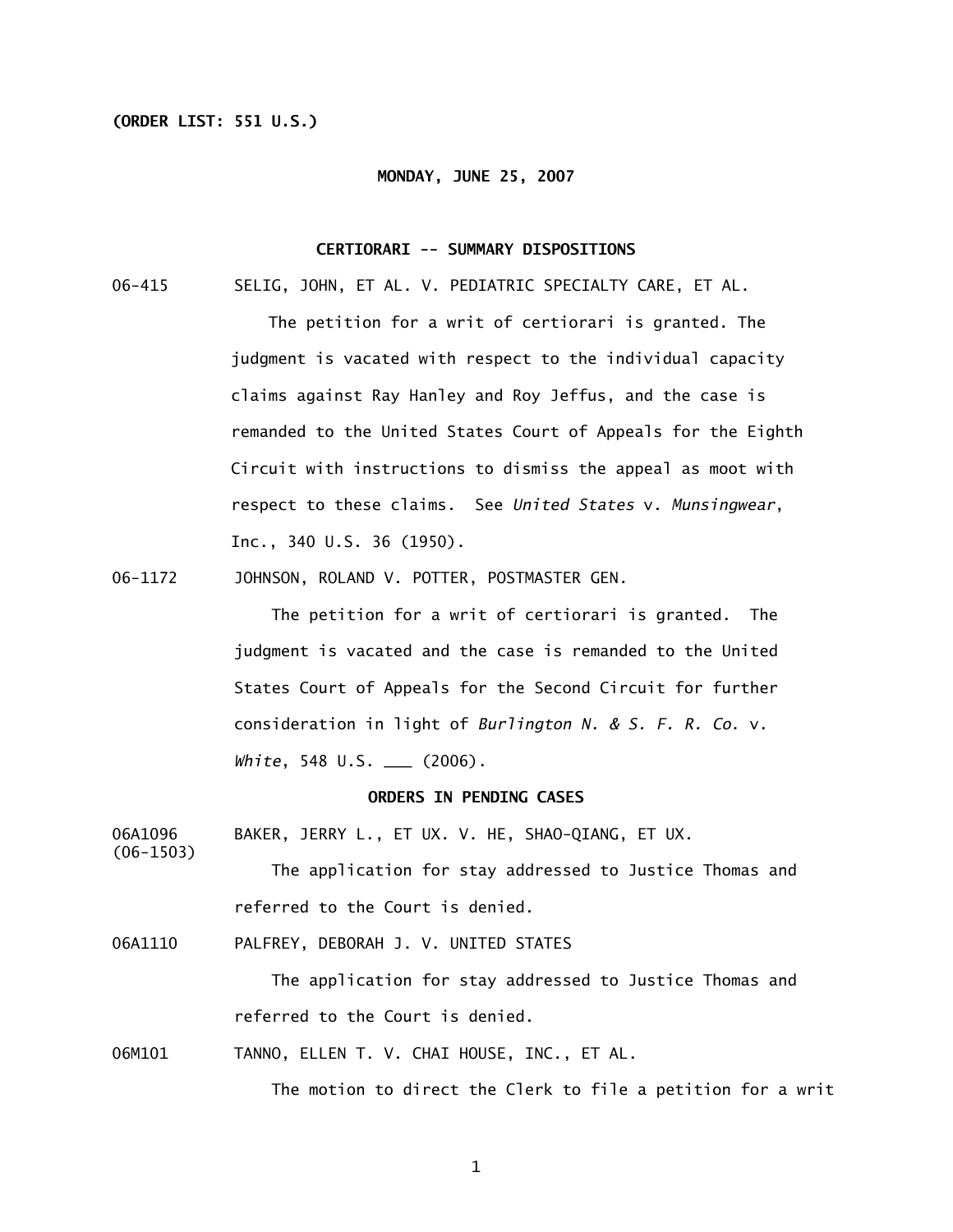of certiorari out of time is denied.

06M102 CARD, DAVID L. V. IDAHO

 The motion for leave to proceed *in forma pauperis* without an affidavit of indigency executed by petitioner is granted.

06M103 TARVIN, FLOYD P. V. QUARTERMAN, DIR., TX DCJ

 The motion to direct the Clerk to file a petition for a writ of certiorari out of time is denied.

134, ORIG. NEW JERSEY V. DELAWARE

 The motion of the Special Master for allowance of fees and disbursements is granted, and the Special Master is awarded a total of \$225,217.79 for the period September 1, 2006, through May 17, 2007, to be paid equally by the parties.

05-1272 ROCKWELL INTERNATIONAL, ET AL. V. UNITED STATES, ET AL.

 The motion of respondent Virginia Belle Stone, widow and personal representative of James S. Stone, to retax costs is granted. Justice Breyer took no part in the consideration or decision of this motion.

06-1194 IN RE ALI

 The motion of petitioner for leave to file an opposition to respondents' motion to dismiss under seal is granted.

## **CERTIORARI GRANTED**

- 06-179 RIEGEL, CHARLES R., ET UX. V. MEDTRONIC, INC.
- 06-457 ROWE, ATT'Y GEN. OF ME V. NH MOTOR TRANSP. ASSN., ET AL.
- 06-1286 KNIGHT, MICHAEL J. V. CIR

The petitions for writs of certiorari are granted.

06-10119 SNYDER, ALLEN V. LOUISIANA

 The motion of petitioner for leave to proceed *in forma pauperis* and the petition for a writ of certiorari are granted.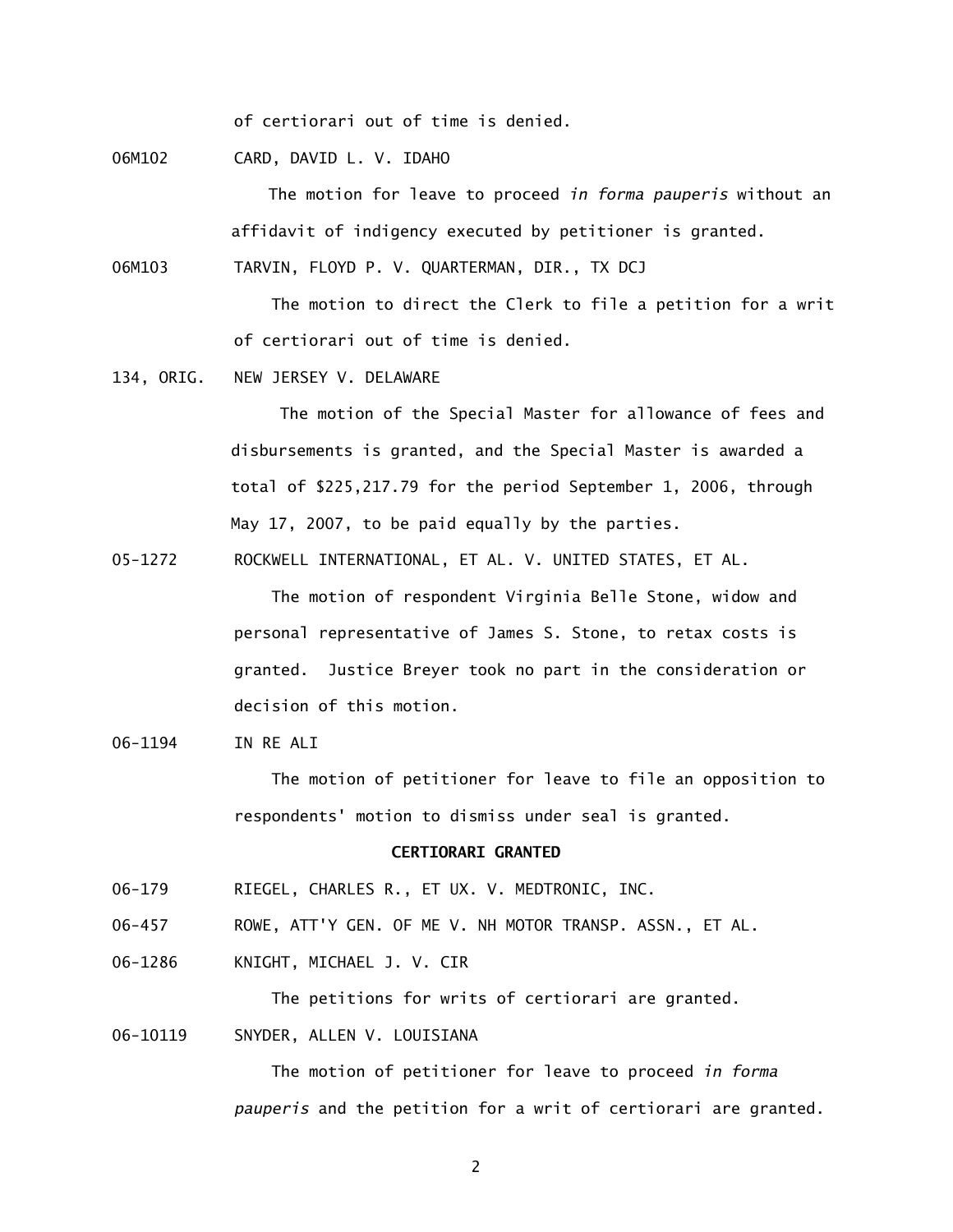### **CERTIORARI DENIED**

- 05-584 POWEREX CORP. V. CALIFORNIA, EX REL. BROWN
- 06-830 JOBLOVE, BETTY, ET AL. V. BARR LABS, INC., ET AL.
- 06-994 CICCONE, ANTHONY V. UNITED STATES
- 06-1057 CORUS STAAL BV V. UNITED STATES
- 06-1073 BLIESNER, KATHY V. COMM'N WORKERS OF AM., ET AL.
- 06-1131 DAVIS, JOHN V. DEPT. OF JUSTICE
- 06-1307 JONES, ROBERT A., ET AL. V. PERALTA, JOSE
- 06-1360 MACY'S DEPT. STORES, ET AL. V. SAN FRANCISCO, CA
- 06-1379 TAYLOR, STEPHEN D. V. BATEMAN, SUSAN G., ET AL.
- 06-1387 HUTCHISON, JOSEPH F., ET AL. V. FIFTH THIRD BANCORP
- 06-1390 OGILVIE, SAMUEL V. JOHNSON, THOMAS
- 06-1391 McLENDON, MILTON L. V. MISSISSIPPI
- 06-1393 CASTAWAYS BACKWATER CAFE, INC. V. FL DEPT. OF BUSINESS, ET AL.
- 06-1405 NEUTRINO DEV. CORP. V. SONOSITE, INC.
- 06-1406 CHAI, KAHANE, ET AL. V. DEPT. OF STATE, ET AL.
- 06-1407 DAVIS, TROY A. V. TERRY, WARDEN
- 06-1408 BISHAY, BAHIG V. CITIZENS BANK OF MASSACHUSETTS
- 06-1414 STARK, STEPHEN V. TEXAS
- 06-1417 COHL, STOKER, TOSKEY V. OTSEGO COUNTY, MI, ET AL.
- 06-1424 SANCHEZ-AYALA, CARLA, ET AL. V. GONZALES, ATT'Y GEN.
- 06-1427 LeBEAU, BARRY V. UNITED STATES
- 06-1428 KNIGHT, JOHN, ET AL. V. ALABAMA, ET AL.
- 06-1430 AGUILUZ, AMABLE D. V. LEAVITT, SEC. OF H&HS
- 06-1440 LORILLARD TOBACCO COMPANY V. ENGIDA, ISAAC G.
- 06-1452 MILLER, KEITH L. V. FINNIN, GENEVA, ET AL.
- 06-1453 STARKS, KEVIN V. MICHIGAN
- 06-1460 GONZALEZ-RAMIREZ, GENARO V. GONZALES, ATT'Y GEN.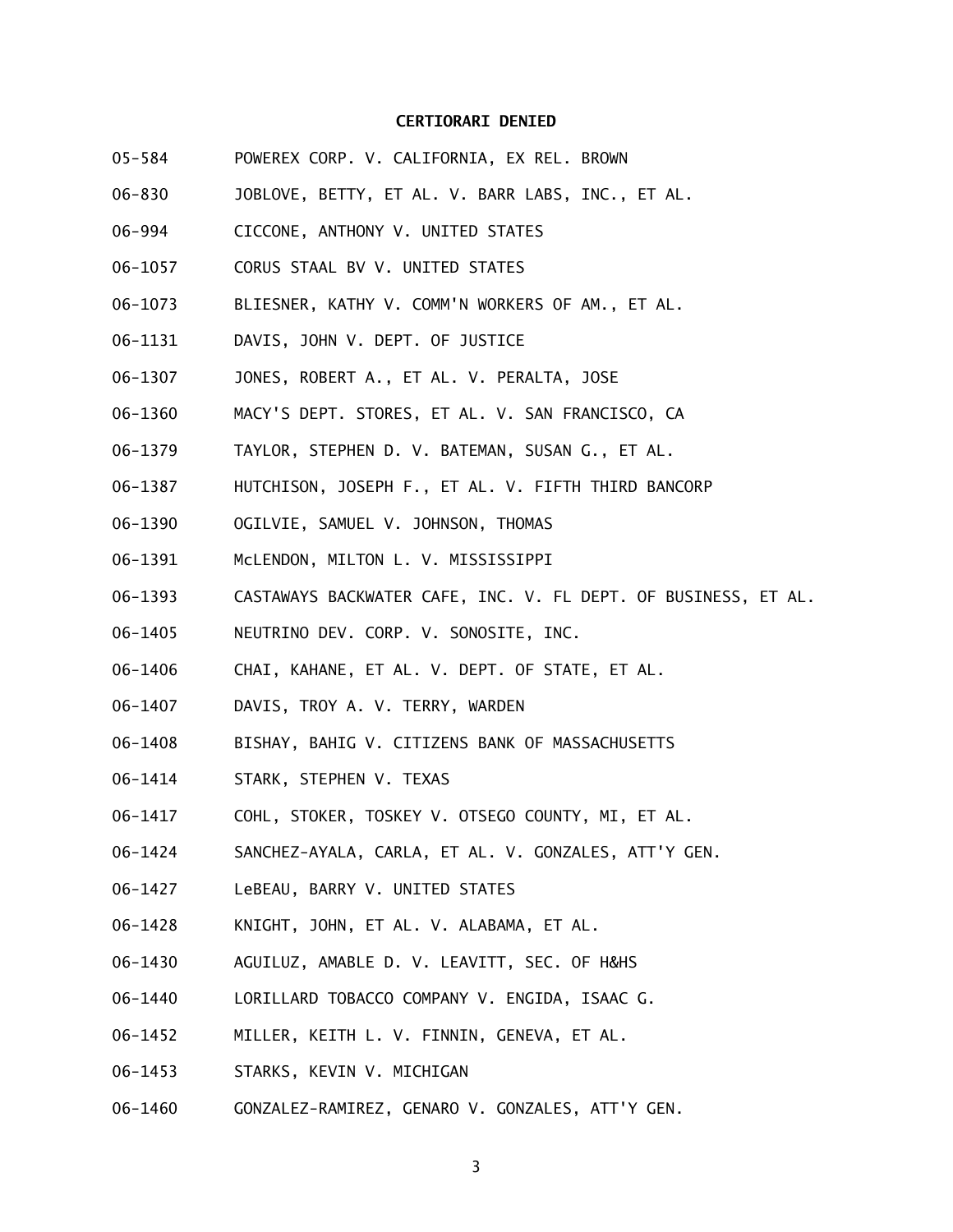- 06-1472 SWEENEY, CHRIS V. NEW YORK, NY
- 06-1477 CHISHOLM, DONALD V. MAINE
- 06-1488 YOUNG, GEORGE L., ET AL. V. PUMMILL, ROBERT A., ET AL.
- 06-1503 BAKER, JERRY L., ET UX. V. HE, SHAO-QIANG, ET UX.
- 06-1514 THOMAS, MICHAEL A. V. POTTER, POSTMASTER GEN.
- 06-1531 MILLER, DONNA V. DEPT. OF AGRICULTURE
- 06-1544 BANKER, GREGORY P. V. UNITED STATES
- 06-1551 HEINEMEYER, ILSE V. SCOTCH PLAINS, NJ
- 06-1553 VENTRICE, CHRISTOPHER V. UNITED STATES
- 06-1554 LEVINE, SCOTT J. V. UNITED STATES
- 06-1557 LOPEZ, MOISES V. UNITED STATES
- 06-1568 COSSIO, JOSE A. V. UNITED STATES
- 06-9143 WADHWA, RAMESH K. V. QUARTERMAN, DIR., TX DOC
- 06-9181 STATEN, DEREK L. V. UNITED STATES
- 06-9212 ARREOLA, JOSE V. UNITED STATES
- 06-9232 FULKS, CHADRICK E. V. UNITED STATES
- 06-9562 SIMMONS, MACEO V. UNITED STATES
- 06-9566 BOONE, KEVIN V. UNITED STATES

 $\overline{\phantom{a}}$ 

- 06-9600 DAVIS, MARLIN V. HAMIDULLAH, WARDEN
- 06-9601 ) GOMEZ-OLMEDA, DAVID V. UNITED STATES
- 06-10207 ) FORTEZA-GARCIA, MIGUEL V. UNITED STATES
- 06-9681 BROOKS, MARCUS V. UNITED STATES
- 06-9829 CONTEH, JOHN V. GONZALES, ATT'Y GEN.
- 06-9912 O'SHEA, DANIEL S. V. LOCAL UNION NO. 639, ET AL.
- 06-10019 MARTINEZ, RUBEN A. V. WARDEN, METROPOLITAN DETENTION
- 06-10072 KARAWI, SAMER V. UNITED STATES
- 06-10134 GRIFFIN, MICHAEL S. V. UNITED STATES
- 06-10148 JONES, JAMES A. V. M-NCPPC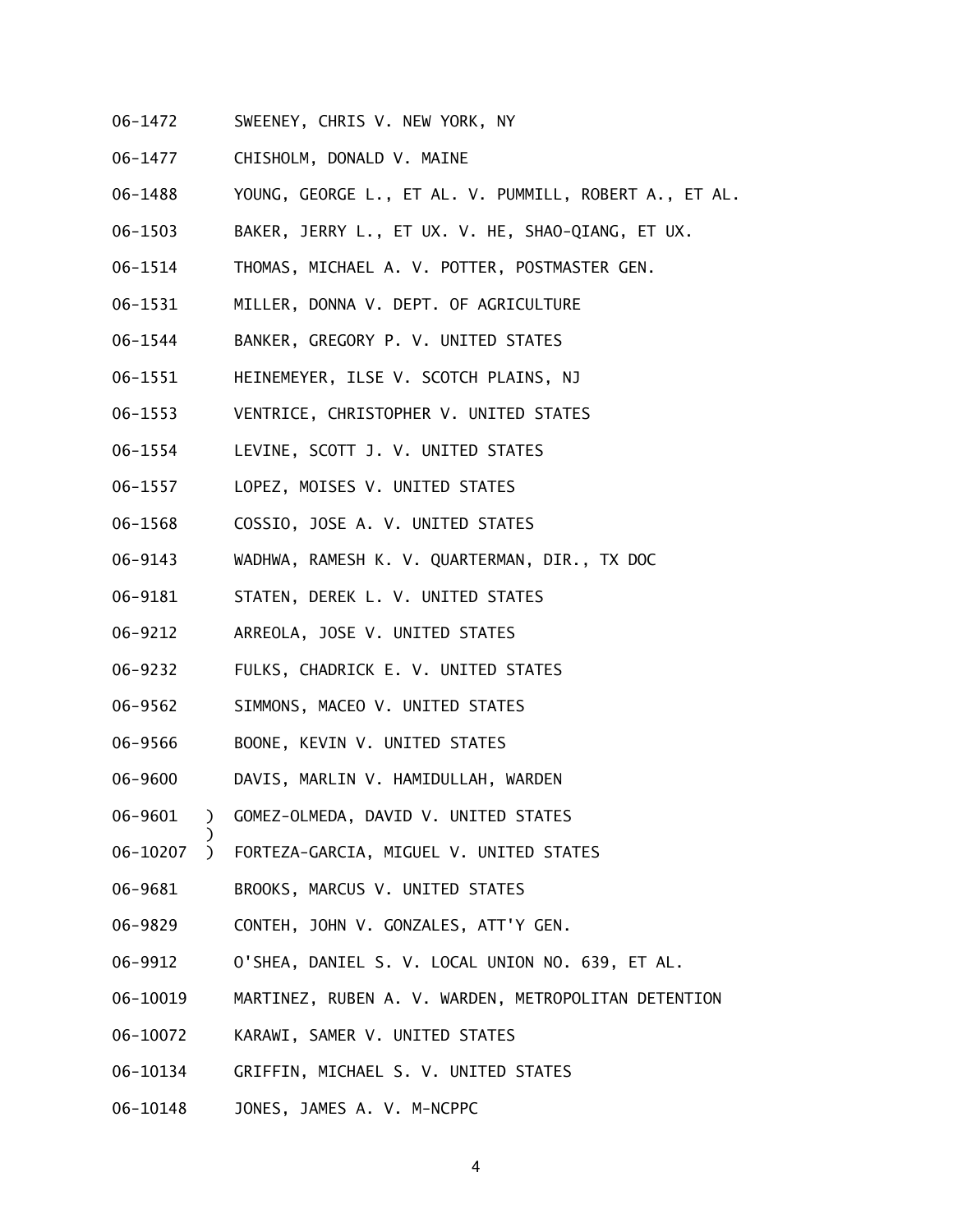- 06-10149 KENNARD, LABOYCE V. UNITED STATES
- 06-10161 RODRIGUEZ, IVETTE R. V. BENINATO, GREGORY, ET AL.
- 06-10164 ROBINSON, THELL V. UNITED STATES
- 06-10166 ARCHANIAN, AVETIS V. NEVADA
- 06-10260 SPELLER, RAYMOND L. V. UNITED STATES
- 06-10298 CLAIBORNE, DEBBIE V. FAMILY DOLLAR STORES OF LA
- 06-10534 HENDERSON-EL, MONCLAIR V. UNITED STATES
- 06-10658 POWERS, STEPHEN E. V. MISSISSIPPI
- 06-10721 CLARK, DENNIS N. V. OKLAHOMA
- 06-10729 AGNEW, DONALD A. V. UNITED STATES, ET AL.
- 06-10733 CICHOWSKI, ALEKSANDRA, ET AL. V. GEN. CASUALTY INS. CO., ET AL.
- 06-10744 SLOTTO, JUSTIN S. V. McDANIEL, WARDEN, ET AL.
- 06-10745 COLE, KARI M. V. MITCHELL, WARDEN
- 06-10746 FERNANDEZ, JOAQUIN V. CAREY, WARDEN
- 06-10748 HERNANDEZ, ENRIQUE R. V. CALIFORNIA
- 06-10762 TREECE, CHARLES A. V. LOMBARD, JUDGE, ETC., ET AL.
- 06-10764 MIKE H. V. LA CTY. DEPT OF FAMILY SERVICES
- 06-10776 NELLUM, DASHAUN V. HOREL, WARDEN
- 06-10778 O'DONNELL, ROBERT W. V. SHEETS, WARDEN
- 06-10789 EDWARDS, TERRENCE V. SOUTH CAROLINA
- 06-10790 EARLY, JASON B. V. TEXAS
- 06-10791 GOINS, DANA V. SAUNDERS, WARDEN
- 06-10797 HESDEN, CARLTON V. GRACE, SUPT., HUNTINGDON, ET AL.
- 06-10798 HURD, DALE R. V. SUPERIOR COURT OF CA
- 06-10802 FRAZIER, KEITH E. V. ORTIZ, EXEC. DIR., CO DOC
- 06-10805 HUGHES, REGINALD D. V. MILLS, WARDEN
- 06-10808 GRAY, JOHN V. WHITMIRE, JOHN, ET AL.
- 06-10809 HANDY, DANTE V. McCANN, WARDEN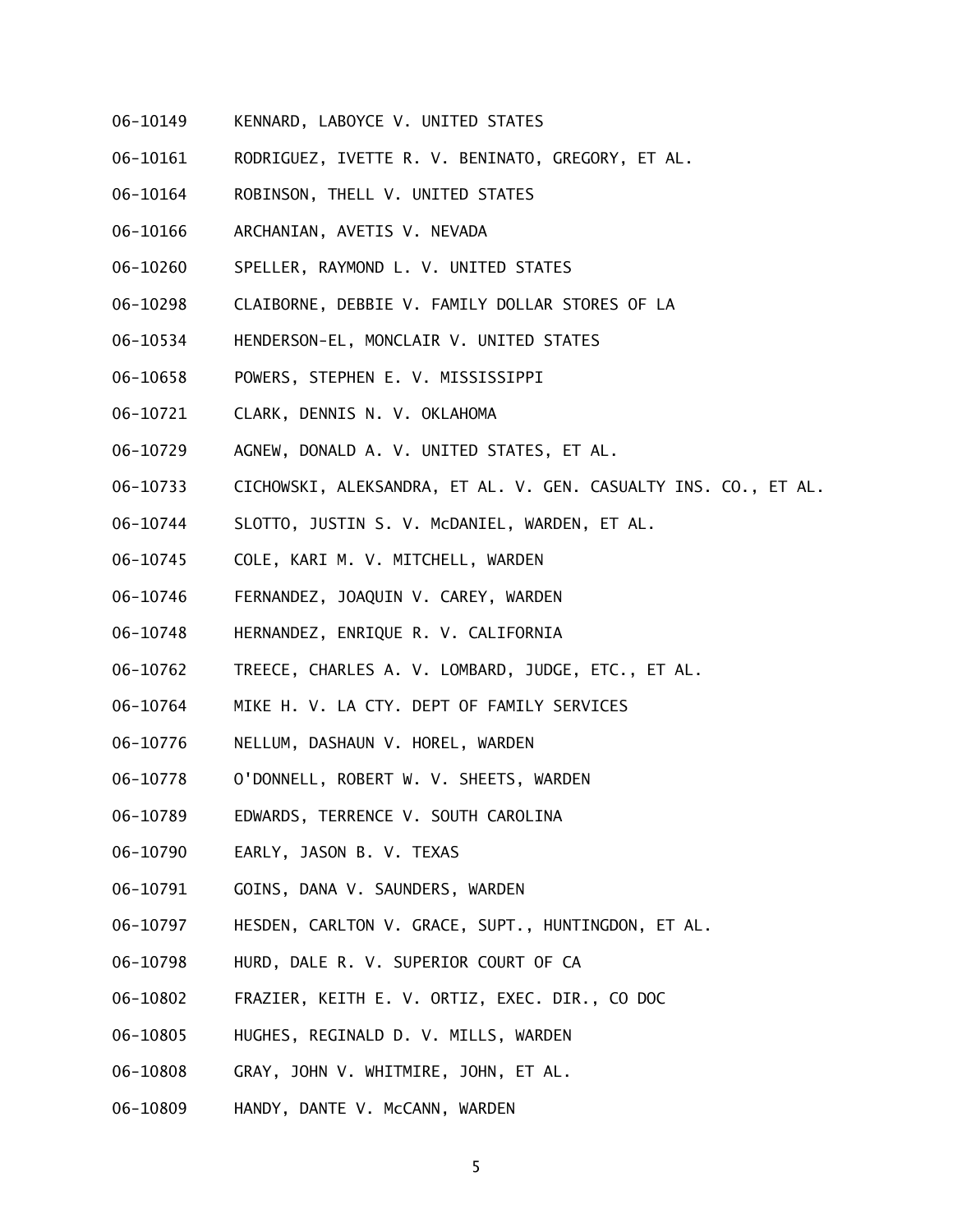- 06-10810 HARRELL, ALLEN V. GAINES, H. M.
- 06-10812 HOUFF, WAYNE T. V. OREGON
- 06-10820 JOHNSON, WILLIAM T. V. CARROLL, WARDEN, ET AL.
- 06-10825 CHRISMAN, MICHAEL A. V. MULLINS, WARDEN
- 06-10830 ANDERSON, CAROLYN A. V. BARNHART, COMM'R OF SOCIAL SEC.
- 06-10834 LEWIS, ANTHONY G. V. CALIFORNIA
- 06-10848 JOHNSON, CHRISTOPHER V. WASHINGTON
- 06-10869 SPAAN, JAMES B. V. UNITED STATES
- 06-10878 BONILLA, JOSE D. V. VIRGINIA
- 06-10887 BROOKS, CHRISTOPHER G. V. LUOMA, TIMOTHY
- 06-10888 GARRETT, MOSES V. CHARLESTON CTY. SOCIAL SERVICES
- 06-10898 HEYDEMANS, MERSSI V. GONZALES, ATT'Y GEN.
- 06-10906 FORSTEIN, CHERI L. V. HENRY, WARDEN, ET AL.
- 06-10913 TREECE, CHARLES A. V. WILSON, QUITTIE C., ET AL.
- 06-10918 SHEHATA, IBRAHIM, ET UX. V. VILLACANA, SALVADOR L.
- 06-10928 BLACKWELL, ERNEST V. CALIFORNIA
- 06-10942 HARVEY, NATHANIEL V. POTTER, POSTMASTER GEN., ET AL.
- 06-10952 OLVERA, PETER G. V. GIURBINO, WARDEN
- 06-10963 DELGADO, JESUS V. FLORIDA
- 06-10968 YOUNG, EDDIE V. JONES, C., ET AL.
- 06-10976 MADRID, MARIO C. V. GONZALES, ATT'Y GEN.
- 06-10978 MALOOF, ROBERT V. JACKSON, WARDEN
- 06-10991 HENNEY, WALTER A. V. BERGHUIS, WARDEN
- 06-11002 SMITH, ERIC D. V. KNIGHT, SUPT., PENDLETON
- 06-11006 CORNETT, NATASHA W. V. LINDAMOOD, WARDEN
- 06-11020 WHEELER, TINGIA V. WISCONSIN
- 06-11044 HECKARD, TONY V. ULIBARRI, WARDEN
- 06-11053 RODRIGUEZ, RICARDO M. V. LaFLORE, LARRY, ET AL.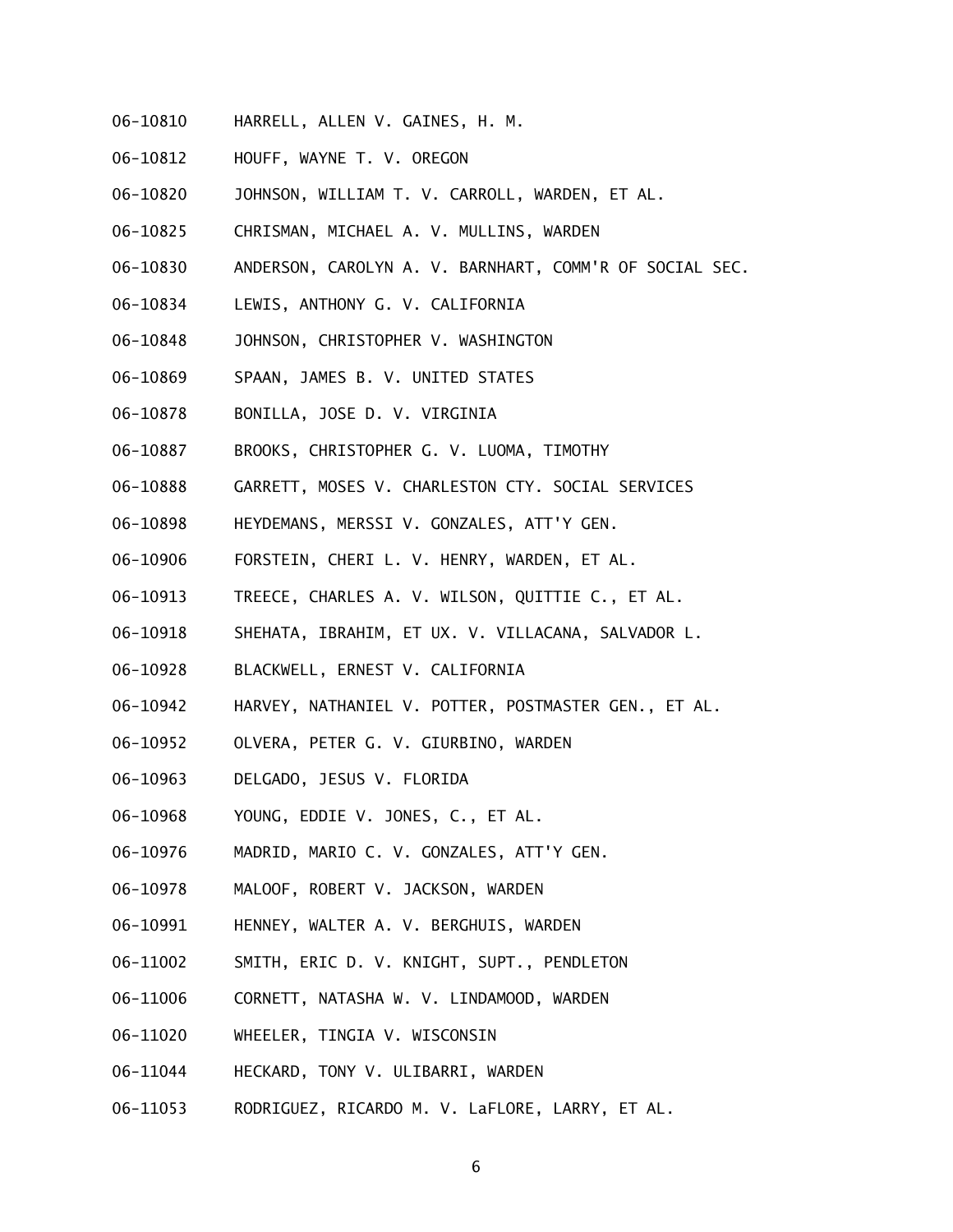- 06-11065 DAVIS, MAURICE T. V. MISSOURI
- 06-11088 RIVERA, PABLO V. MASSACHUSETTS
- 06-11118 CARROLL, JARMAINE V. RENICO, WARDEN
- 06-11131 MARKHAM, TIMOTHY V. BRANDT, JEFFREY M.
- 06-11139 MITCHELL, JOHN V. ALABAMA
- 06-11149 BOLTE, RICHARD V. SUPREME COURT OF WI, ET AL.
- 06-11162 RIVERA, RALPH V. FISCHER, SUPT., SING SING
- 06-11191 FIFE, JAMES V. UNITED STATES
- 06-11194 KHATIBI, KIAN D. V. TRACY, FRANK
- 06-11218 SLOAN, CLAUDE G. V. JOHNSON, DIR., VA DOC
- 06-11253 DOBBINS, DEMETRIUS D. V. MINNESOTA
- 06-11258 LYNCH, DAVID C. V. POLK, WARDEN
- 06-11259 WINDRIX, MORGAN V. UNITED STATES
- 06-11274 MATTERN, STEVEN C. V. WYOMING
- 06-11281 WELLS, DARRELL J. V. KANSAS
- 06-11289 ALFORD, SHELTON V. KOVACS, SUPT., PITTSBURGH
- 06-11293 SEYMOUR, ROBERT C. V. UNITED STATES
- 06-11310 SMITH, MARGUERITE Y. V. UNITED STATES
- 06-11313 CAMP, CHARLES T. V. KANSAS
- 06-11335 TARTAGLIONE, WILLIAM D. V. CALIFORNIA
- 06-11345 ZARABIA, VICENTE V. UNITED STATES
- 06-11373 CLARK, NATHAN D. V. MINNESOTA
- 06-11384 SILVA, CHRISTOPHER V. COLORADO
- 06-11407 RINICK, WILLIAM V. UNITED STATES
- 06-11410 BATES, SANDRA C., ET VIR V. UNITED STATES
- 06-11422 MWAMBA, ABDUR R. V. UNITED STATES
- 06-11426 ST. JOHN, PARIS D. V. UNITED STATES
- 06-11427 VARGAS, WILLIAM V. UNITED STATES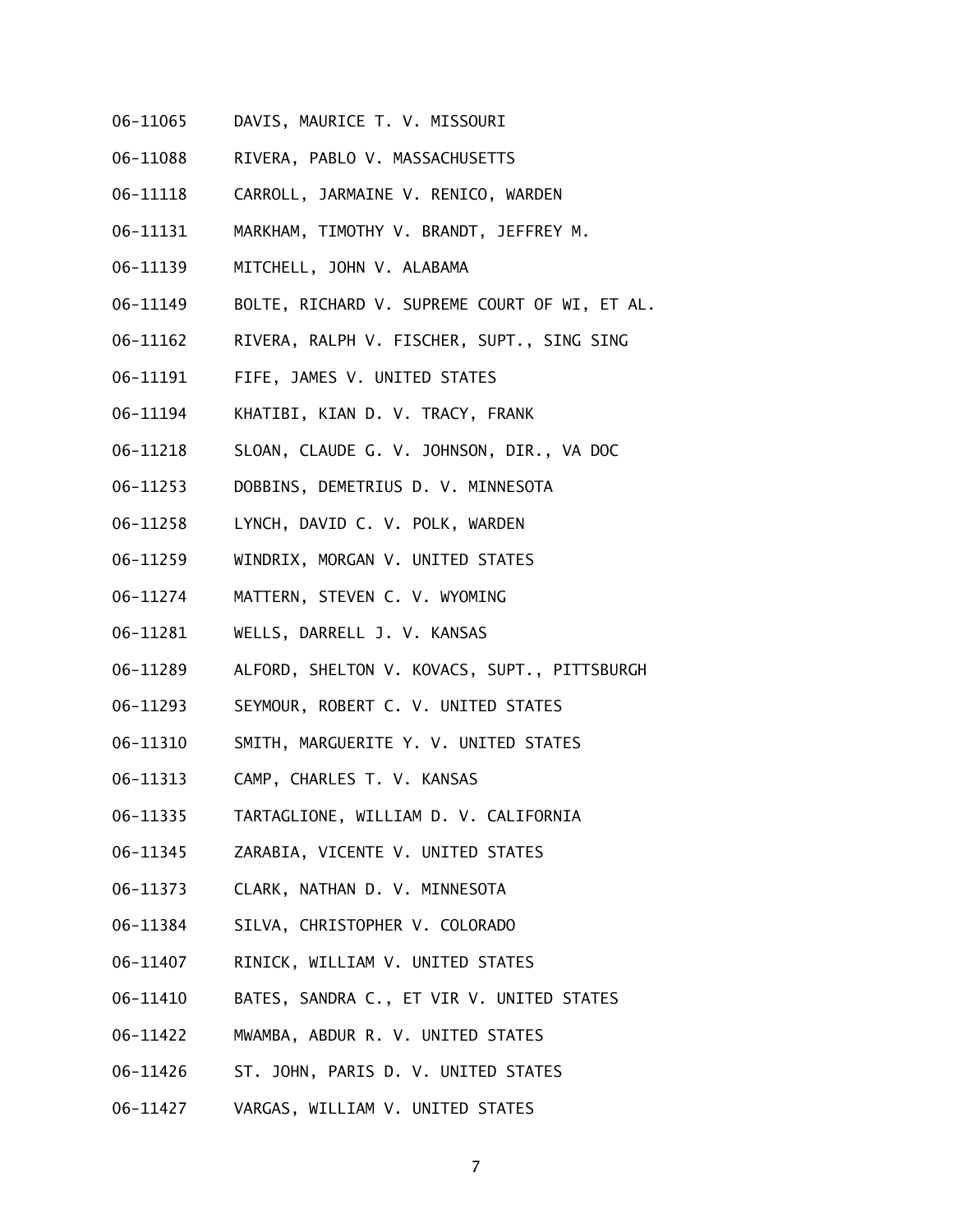- 06-11428 WILLIAMS, ROCKIE G. V. UNITED STATES
- 06-11430 AUSTIN, ROBERT V. PENNSYLVANIA
- 06-11431 BEST, JACK E. V. UNITED STATES
- 06-11433 TOTARO, RONALD N. V. UNITED STATES
- 06-11434 MUNOZ-CRUZ, JUAN D. V. UNITED STATES
- 06-11436 McCARRIN, MICHAEL W. V. UNITED STATES
- 06-11437 PATTERSON, CURTIS V. UNITED STATES
- 06-11439 THOMPSON, DERRICK V. UNITED STATES
- 06-11441 DANIELS, LLOYD C. V. UNITED STATES
- 06-11444 REYES-REYNOSO, MAXIMILLIANO V. UNITED STATES
- 06-11445 RIVERO, KEVIN V. UNITED STATES
- 06-11447 LOWE, LARNELL V. UNITED STATES
- 06-11448 WILLIS, TODD A. V. UNITED STATES
- 06-11454 HEVENER, JOHN V. UNITED STATES
- 06-11455 FLORES-SANCHEZ, JOSE V. UNITED STATES
- 06-11456 GARCIA-ESPARZA, JOHNNY V. UNITED STATES
- 06-11458 GILLON, INGMAR E. V. UNITED STATES
- 06-11459 HALTEH, NICK V. UNITED STATES
- 06-11460 GIBSON, TONYA S. V. UNITED STATES
- 06-11463 GATES, AARON T. V. UNITED STATES
- 06-11471 MWABIRA-SIMERA, SAMUEL H. V. SODEXHO MARRIOT MGMT., ET AL.
- 06-11473 RAMIREZ, SERGIO V. UNITED STATES
- 06-11477 TAYLOR, ANTHONY V. UNITED STATES
- 06-11482 BARRON, ISMAEL V. UNITED STATES
- 06-11483 BAGBEE, RAY W. V. UNITED STATES POSTAL SERVICE
- 06-11489 McDONALD, MAURICE J. V. UNITED STATES
- 06-11492 BOTELLO, JOSE L. V. UNITED STATES
- 06-11496 AMU, JOSE N. V. UNITED STATES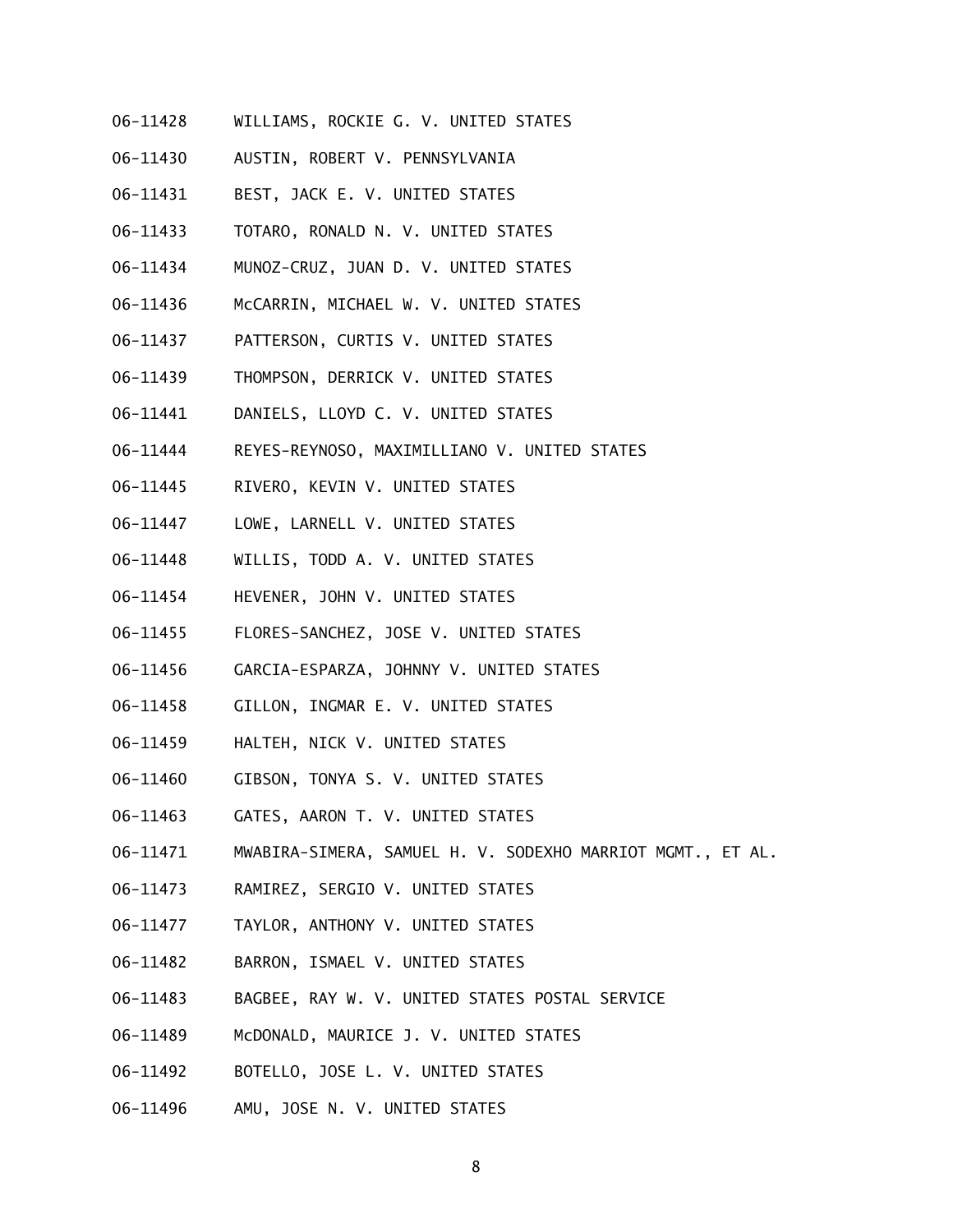- 06-11497 BUCHANAN, JESSE T. V. UNITED STATES
- 06-11498 PENA, FERNANDO V. UNITED STATES
- 06-11500 MACIAS-FUENTES, JOSE A. V. UNITED STATES
- 06-11504 SLADE, RUBIN V. UNITED STATES
- 06-11505 RUFFIN-THOMPSON, ANNEVIA V. UNITED STATES
- 06-11506 SMITH, IVAN J. V. UNITED STATES
- 06-11509 LEE, EDWARD A. V. UNITED STATES
- 06-11511 TUCHAWENA, ROY V. UNITED STATES
- 06-11515 RICHARDS, TERRY L. V. UNITED STATES
- 06-11517 MAPP, STERLING V. UNITED STATES
- 06-11519 DEGANTE-CORONA, JOSE C. V. UNITED STATES
- 06-11520 CARPENTER, JIMMY D. V. UNITED STATES
- 06-11521 COVINGTON, JULIUS M. V. WISCONSIN
- 06-11528 MIDGETTE, NICHOLAS O. V. UNITED STATES
- 06-11529 JOHNSON, KINTE L. V. UNITED STATES
- 06-11532 SMITH, DEMARIO D. V. UNITED STATES
- 06-11533 STURGIS, J. LEE V. UNITED STATES
- 06-11534 SOU, THIN E. V. UNITED STATES
- 06-11535 SHABAZZ, ABDULLAH V. UNITED STATES
- 06-11536 LOGAN, JOREAL A. V. UNITED STATES
- 06-11539 JONES, WILLIAM L. V. UNITED STATES
- 06-11545 MOORE, JAMES A. V. UNITED STATES
- 06-11547 PECINA, RUBALDINO V. UNITED STATES
- 06-11548 WILLIAMSON, A. E. V. UNITED STATES
- 06-11549 McLYMONT, MARTINDALE F. V. UNITED STATES
- 06-11550 PALAFOX-BARAJAS, JOSE G. V. UNITED STATES
- 06-11552 PEDRAZA, ALFONSO V. UNITED STATES
- 06-11553 STONE, MACK V. UNITED STATES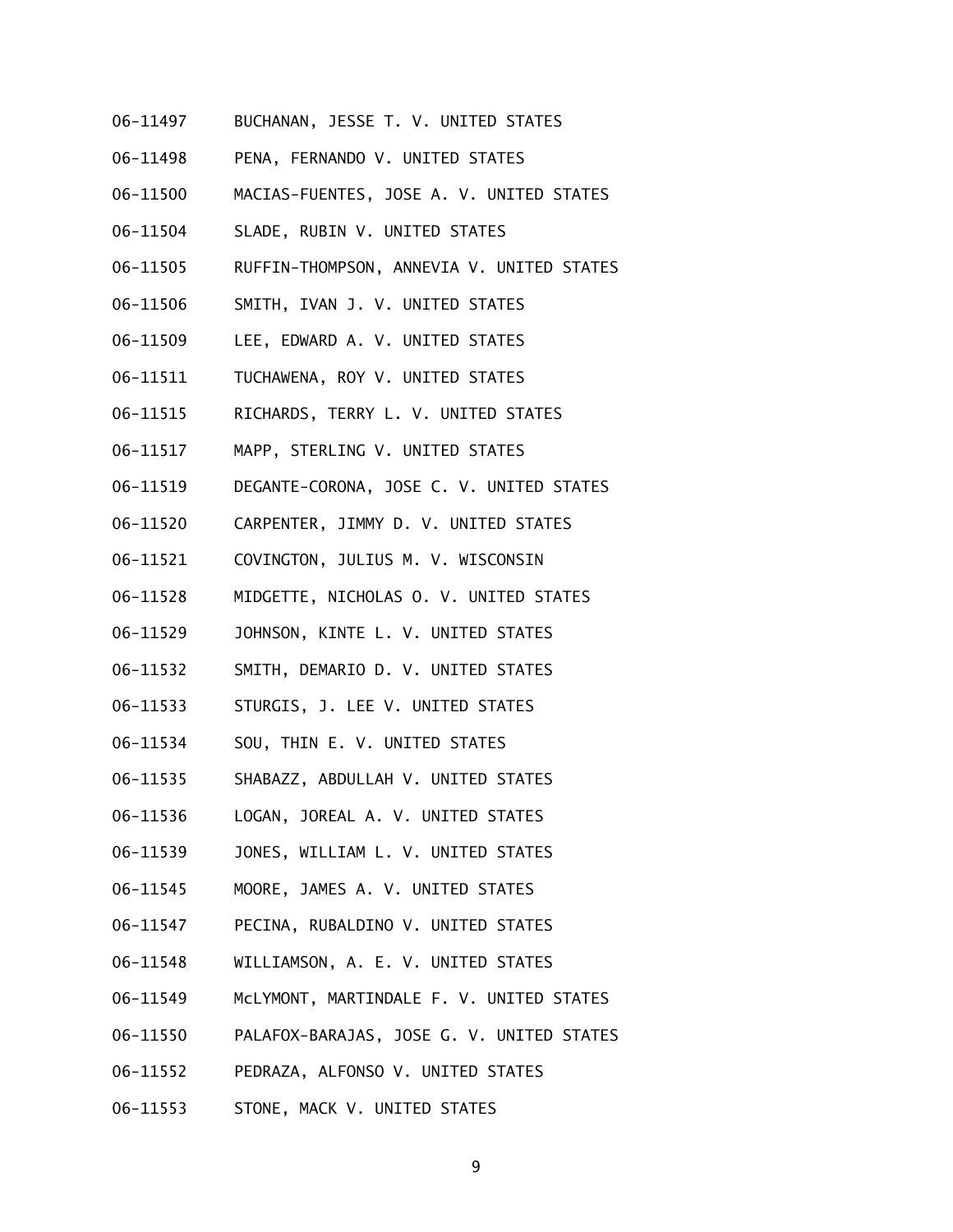- 06-11557 KEEPER, LARRY D. V. UNITED STATES
- 06-11558 MILLER, GARY V. UNITED STATES
- 06-11565 ESTRELLA-ACOSTA, SALVADORE V. UNITED STATES
- 06-11569 JACKSON, VAN V. UNITED STATES

The petitions for writs of certiorari are denied.

05-1645 WALLACE, CAROLINE, ET AL. V. CALOGERO, CHIEF JUSTICE, ETC.

 The motion of Coalition of Service Industries, Inc. for leave to file a brief as *amicus curiae* is granted. The motion of National Asian Pacific American Bar Association, et al. for leave to file a brief as *amici curiae* is granted. The motion of Tulane University School of Law for leave to file a brief as *amicus curiae* is granted. The petition for a writ of certiorari is denied.

06-11 LECLERC, KAREN, ET AL. V. WEBB, DANIEL E., ET AL.

 The motion of Innocence Network for leave to file a brief as *amicus curiae* is granted. The petition for a writ of certiorari is denied.

06-728 MURPHY, JACK V. KOREA ASSET MGMT. CORP.

 The motion of Powerex Corp. for leave to file a brief as *amicus curiae* is granted. The petition for a writ of certiorari is denied.

06-1385 RENDEROS, VICTOR M. V. RYAN, WARDEN

 The petition for a writ of certiorari is denied. Justice Breyer took no part in the consideration or decision of this petition.

06-1389 GOODISON, AISHA V. MADONNA, ET AL.

 The petition for a writ of certiorari is denied. The Chief Justice and Justice Alito took no part in the consideration or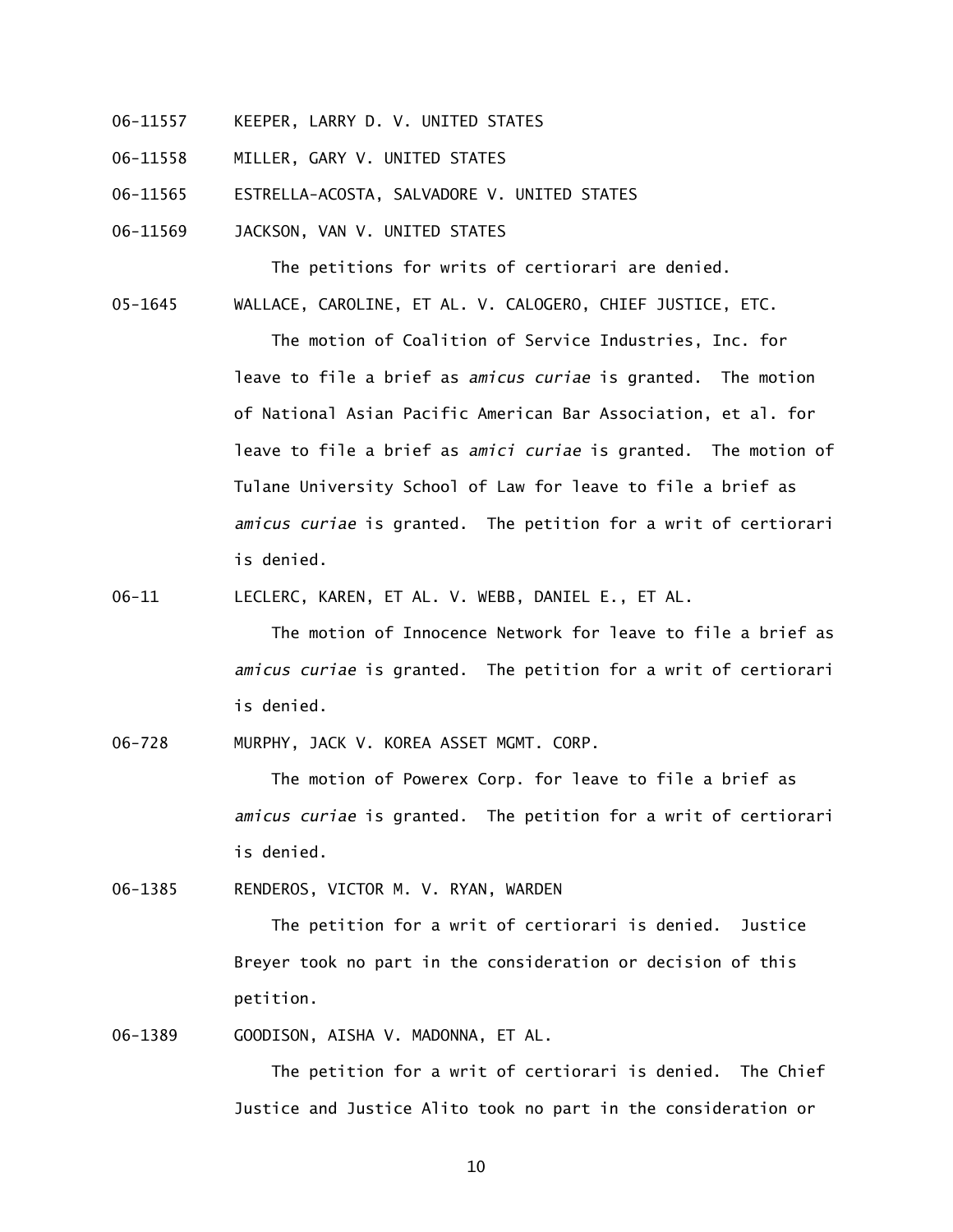decision of this petition.

06-1423 RES-CARE, INC., ET AL. V. OMEGA HEALTHCARE INVESTORS, INC. The petition for a writ of certiorari is denied. Justice Breyer took no part in the consideration or decision of this petition.

06-1429 BURHLRE, SUPT., GREENE V. EARLEY, SEAN

 The motion of respondent for leave to proceed *in forma pauperis* is granted. The petition for a writ of certiorari is denied.

06-10842 THOMPSON, EDDIE L. V. INGHAM COUNTY COURT CLERK

 The motion of petitioner for leave to proceed *in forma pauperis* is denied, and the petition for a writ of certiorari is dismissed. See Rule 39.8.

#### **HABEAS CORPUS DENIED**

- 06-11604 IN RE WARREN SKILLERN
- 06-11607 IN RE NOBLE C. BEASLEY

The petitions for writs of habeas corpus are denied.

#### **MANDAMUS DENIED**

- 06-10737 IN RE GUY F. ZINSOU
- 06-10763 IN RE JOHN WISE
- 06-10832 IN RE DARRELL L. MARSHALL
- 06-11563 IN RE HOWARD E. LEASURE

The petitions for writs of mandamus are denied.

06-10752 TN RF JFANNE HUBER-HAPPY

 The petition for a writ of mandamus and/or prohibition is denied.

#### **REHEARINGS DENIED**

06-1104 OSTOPOSIDES, OLGA, ET AL. V. GLIMP, RICHARD, ET AL.